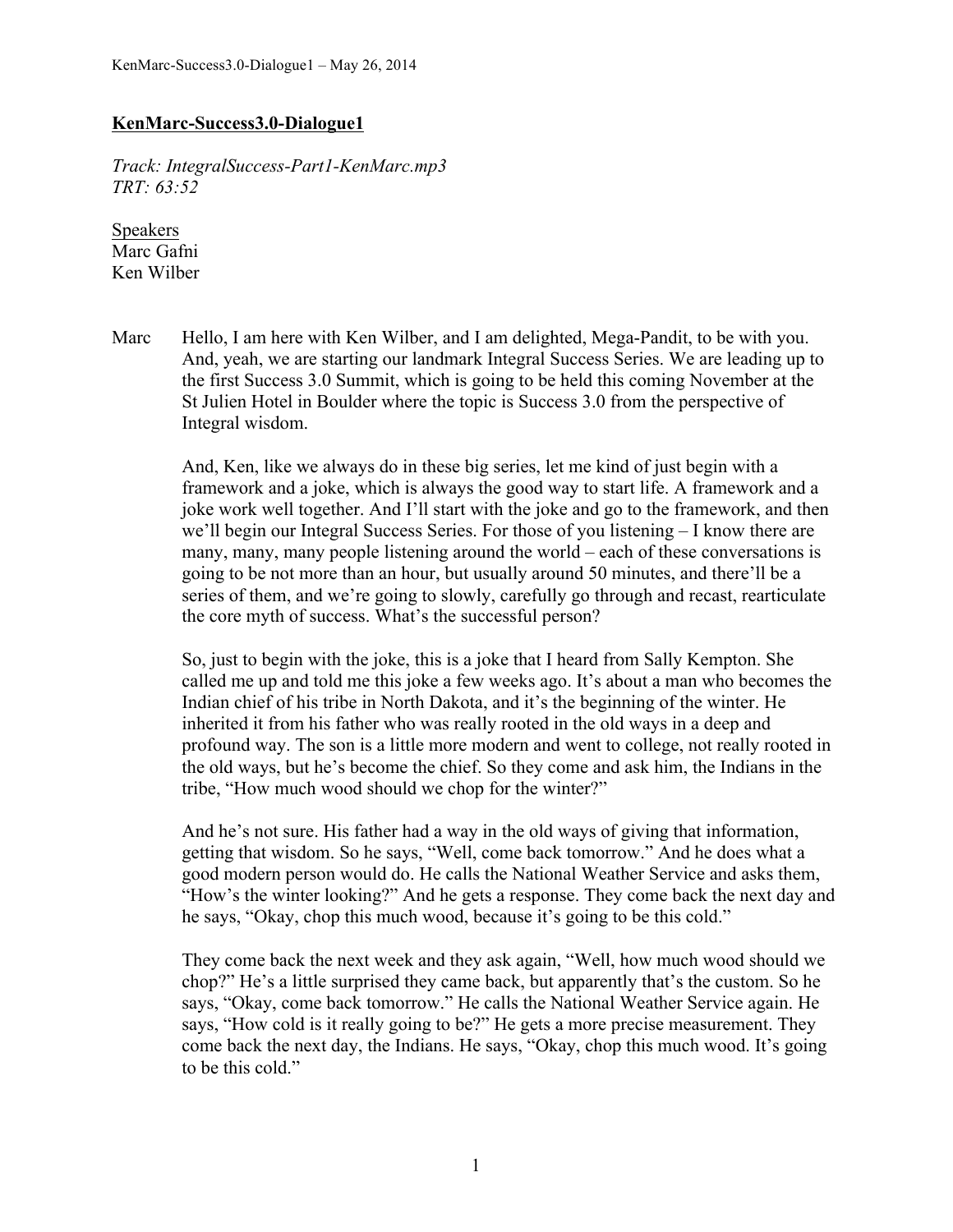And, finally, the third week, the final week, they come back, because that's the ritual, and they ask again. So calls again the National Weather Service – and he tells the Indians to come back tomorrow – and he says, "Okay, how cold is it really going to be?" And the guy tells him over the phone, "It's going to be really, really cold." And he says, "Well, how do you know?" because he doesn't give him a measurement. So he says, "Well, I know because the Indians are chopping a shitload of firewood."

So it's a great story, because it really captures the premodern, modern and postmodern perspective. The premodern, of course, is the dad, the old Indian chief who knows the old ways and he has the lineage. That's the way he gets information. The modern, of course, is the son who's gone to college. He's into measurement. He calls the National Weather Service. That's the modern perspective on gnosis. And of course the postmodern is the joke itself. And of course what the joke itself is saying is that there's no real knowledge, it's just a circle. It's actually all a game of mirrors. It's all a joke. It's all laughter of some kind.

So, premodern, modern and postmodern, these three periods, if we had to map it, Ken, just as a framework for our conversation, if we have to map it we could say that there's a premodern success literature. And we've talked often with our colleague, John Mackey, and the co-chair of our center, about this particular topic, kind of a premodern vision of success, which has a success literature. The Bible, the Koran, the New Testament, I mean, all of the Axial religions, the Mahamudra, the Tibetan Book of the Dead, these are all various versions of success literature, some focused on this world, some focused on successful transitions through *bardos*, but it's a success literature. It's how you do it, how you do it in the best, most profound way that's most aligned and most successful?

Then you have a modern success literature. The modern success literature is that which emerged from the modern period, the books that kind of guide us which are rational, which emerge out of the Western Enlightenment, which are establishing the classical barometers of modern success, which involve hard work, creativity, social advancement, social mobility, and alignment with the general universal principles of ethics, natural law, etc, kind of a modern success literature.

Then you have postmodern success. And I'd say postmodern success, Ken, is gender equality, environmental activism as kind of a postmodern version of success, which has really just emerged. Rachel Carlson's "Silent Spring" was when, in 1960, right? So we didn't even know we had an environment in 1960. Who would convene a conference on the environment so we could become aware of this? And postmodern success is about this new awareness, particularly gender, the environment, the emergence of the feminine. These movements become expressions of postmodern success. And there's a new one added on. I mean, computers began really in the 50s, but of course the Internet really only explodes in the mid-90s in its explosion, so another postmodern that's kind of riding this viral wave in some way. But these are all kind of postmodern moves of success.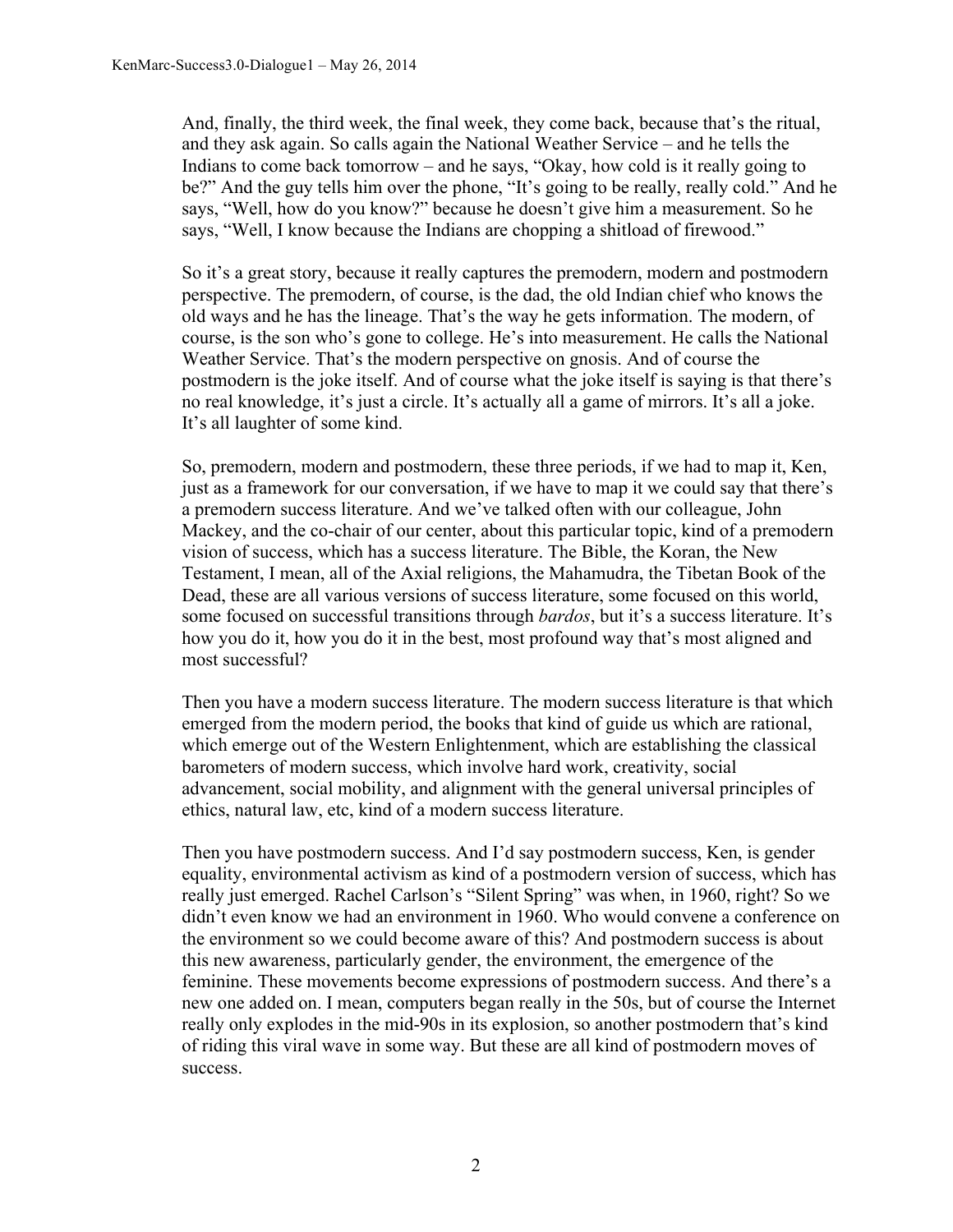And we're looking for something that's beyond, that transcends and includes. What would an Integral vision of success be that includes the best of premodern, the best of modern, the best of postmodern – which is the great question that we're asking in our activist think tank – what does an Integral wisdom have to say, speaking to the key issues in the world?

And perhaps one last slightly run-on sentence and turning over to Mega-Pandit, to Ken Wilber. The myth of success is particularly important. Of course, I use the word myth not in the false or falsified historical sense, but in the sense of the story, the evolutionary attractor, the strange attractor that calls us. We all want to be successful. Who wants to be unsuccessful? You don't want by your name, "He was a failure." That's not good for the biography. You want to feel like you've led a successful life. And every day when we get up we're kind of evaluating ourselves against standards of success. At each level of, for example, Maslow's hierarchy, one developmental level, at each level there'll be a particular standard of success.

So we have to look for what's the myth of success? We're trying to articulate a myth of success that can become the strange attractor, that actually the new emergent generations in education, in church and in civil society, we have a standard, a vision, a myth that attracts us. In order to be successful, you have to meet these criteria. And, of course, implicitly what we're saying is the old premodern ones don't quite do it – ethnocentric, homophobic, no sense of democracy, no sense of human rights. The modern ones, the kind of classical success – money and power – have left us personally and globally exhausted, depleted, on the brink of potential extinction. The postmodern, although there is environment and gender equality, which is beautiful, but there's no actual grand narrative, there's no larger sense of the patterns that connect. We can't quite locate ourselves.

So we need a new myth. We need a new myth of Integral success. And so that's the conversation we're having. Myself, Ken Wilber, who's the inspiring, archetypal voice leading the Integral movement today, John Mackey, who's one of the great grocers in the world and a good philosopher on the side, and the rest of our gang are coming together with Vice-President Gore and Chip Conley and Tony Robbins and a whole cast of characters from Hollywood, and Arthur Brooks from the Enterprise Institute – just the list goes on and on of people – Tony Hshieh, Adam Bello, to kind of talk about and articulate together this new myth of success. And these conversations are kind of our guiding source code conversations. So, with that big introduction, welcome to Mega-Pandit, Ken Wilber. Delighted to be with you! Integral success, take us inside.

Ken Yeah. The basic idea that we're looking at here indeed is that success isn't just a given thing, that in large scale there are as many definitions of success as there are human beings in a sense. So what we're looking for are certain sort of generic similarities and certain items that people would have in common when they have particular types of characteristics: personal characteristics, spiritual characteristics, physical characteristics, whatnot.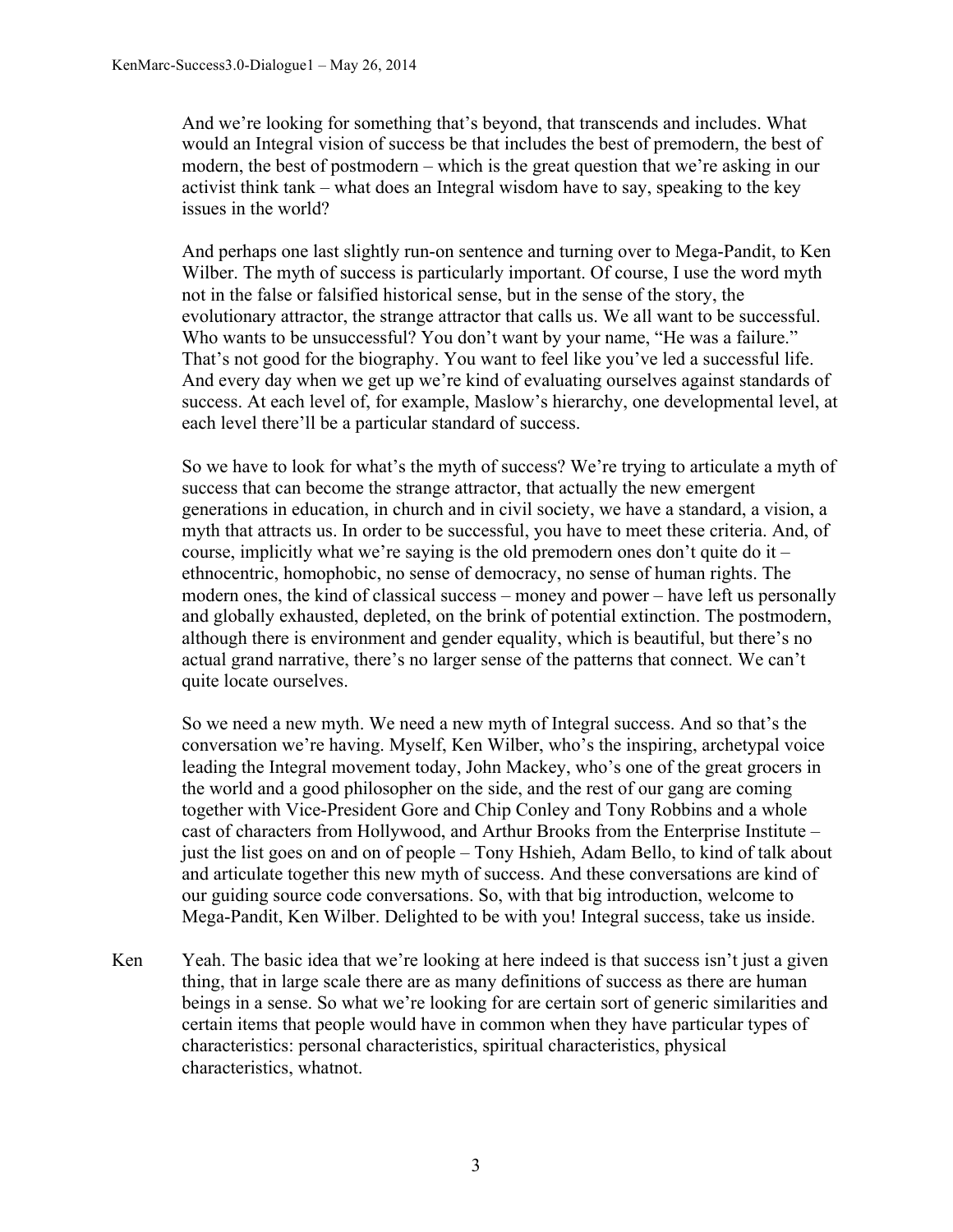And so what that means is that you can go through virtually all of the various components of the AQAL Integral model – and AQAL stands for all quadrant, all level, which is really short for all quadrant, all level, all line, all state, all type – and these are just the minimum fundamental dimensions of a human being that everybody has, that are incredibly important in determining what a human being is, what they want, what their motivations are, what their morals are, what their idea of the good life is, and each of these dimensions has something to say about that.

So you can go through literally each of those areas, and several of them or even most of them have levels of development. Most of the things in this universe have an evolutionary history. They unfold through various developmental, transformational or evolutionary stages, and each time that happens there's a new emergent that comes on the scene. There's an embrace of the previous, but then there's an addition of something new as creative advance into novelty, and that's true for virtually any dimension or any area that you can think of for human beings.

So, in going through all of these dimensions, you can just by looking at them see that each of them, because they are covering a different area of reality, that if a person puts emphasis on that particular area or dimension then that's going to be how they define success. And so there will be individuals that will stress interior success, and there will be people that stress exterior success. And likewise there are people that will stress individual success just for one person. Others will stress success for a whole group of people or possibly all humans. Every Miss America pageant contestant, for example, wants world peace. So that success is no hunger, everybody's free of hunger, and there's world peace. But the point is that there can be group notions of success, and somebody's success is tied into that group status.

So it's a very, very broad range type of entity. We'll go through just a few quadrants and a few levels just to give an indication of how widely this indeed can vary, and these are just very short and they're only just a few types of examples. They could be multiplied almost indefinitely. But if you look at the quadrants – and quadrants are four essential perspectives that you can look at anything and that turns out to be an actual dimension of the occasion, the thing that you're looking at.

So you can look at a thing in terms of its individuality or, since all individual things are part of some sort of group, are part of some sort of collective, then you can look at an individual in terms of the various collectives that it's a part of. This can be physical, mental, emotional, spiritual, economic, political, philosophical – it doesn't matter – but there's no such thing as a single thing existing on its own. It always is part of some sort of community and some sort of collective, some sort of group. And of course most individuals are members of numerous different groups. So those are two axes of the four quadrants.

And the other two are each of those can be looked at from the interior or from the exterior. From the interior simply means how does it look from within and exterior means what does it look like from without? So, if I look at myself from within, I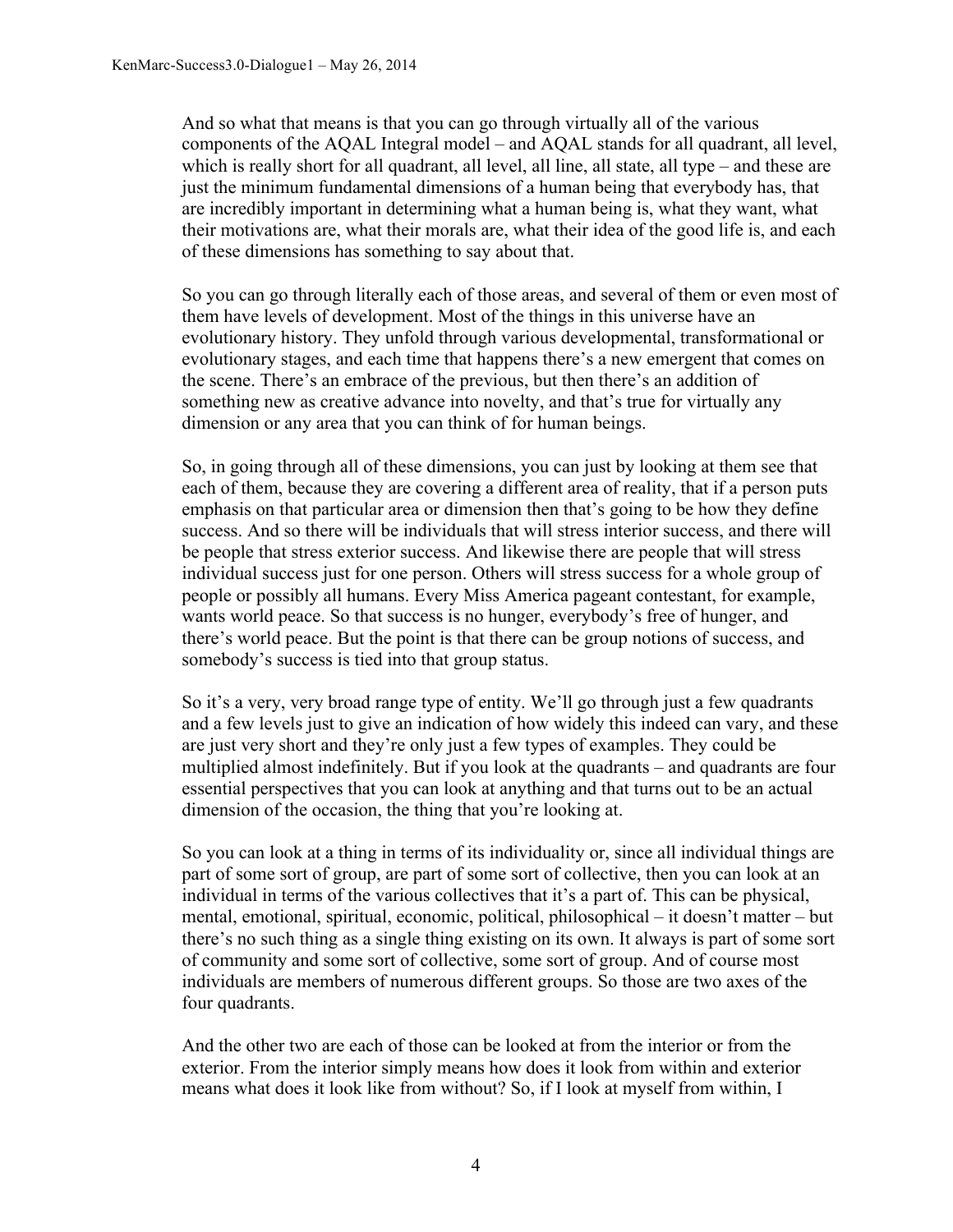introspect and I see feelings and thoughts and desires and emotions and so on, and that's a first-person perspective. And if I look at myself from the exterior, the way say science would or medicine would, then I have two lungs, one heart, two kidneys, 208 bones, so many blood vessels, etc. That's what I look like in an objective, exterior type event. But, of course, that's an important perspective, and for much of certainly, let's say, modern western, that's the only perspective that's real. It's the only thing that a doctor will look at.

Then we have groups, and so we can look at groups from within, and that means the shared values they have, the shared understandings they have, mutual resonances, types of linguistic structures that they use, their overall goals and purposes and items that are valued, items that aren't valued, and so on. These are all intersubjective. These are all experiential components that individuals have in that group.

You can also look at that group from the exterior in an objective fashion, and then you see things like its birthrate, the type of monetary system it uses, the types of exterior behavior that the society engages in, so its economic systems or its technological systems or its legal systems. The environment itself is a collective that's generally looked at from the exterior in an objective fashion. So, all of those are important ways that any occasion can be looked at.

And then in each of those quadrants, as we were saying, virtually everything evolves. Everything that exists has some sort of evolutionary or developmental history. And so that means that there are some sort of stages or emergence or unfoldings or leaps that have occurred in a particular thing's history, and that leaves a type of archaeological strata to any occasion.

And so when we look at a human being, for example, since we're looking at human beings right now, then what we find is that, among other things, certainly their physiological systems have developed. All human beings started as a single cell zygote, and that divided, and differentiated and integrated, and differentiated and integrated, and certain different systems were developed, so the circulatory system, digestive system, neurological system, muscular system, and so on. And all of those were then integrated into an overall functioning organism.

And of course any of those parts or systems can break down. And that, again, is what western medicine has focused on, although every culture has some sort of medical system that it uses to try and treat what happens when things break down. And many cultures, of course, have ways of treating what happens when things break down on the interior, and so that usually would be known as something like a soul disease. Modernity would refer to it as a psychological illness or an emotional illness. And these have been handled by everything from medicine men or shaman up to modern day psychiatrists. Certain spiritual teachers have gotten involved in the process and so on.

So, if we start with that upper-left quadrant – and upper-left and upper-right and so on simply means that if we put these two axes together, the interior and the exterior of the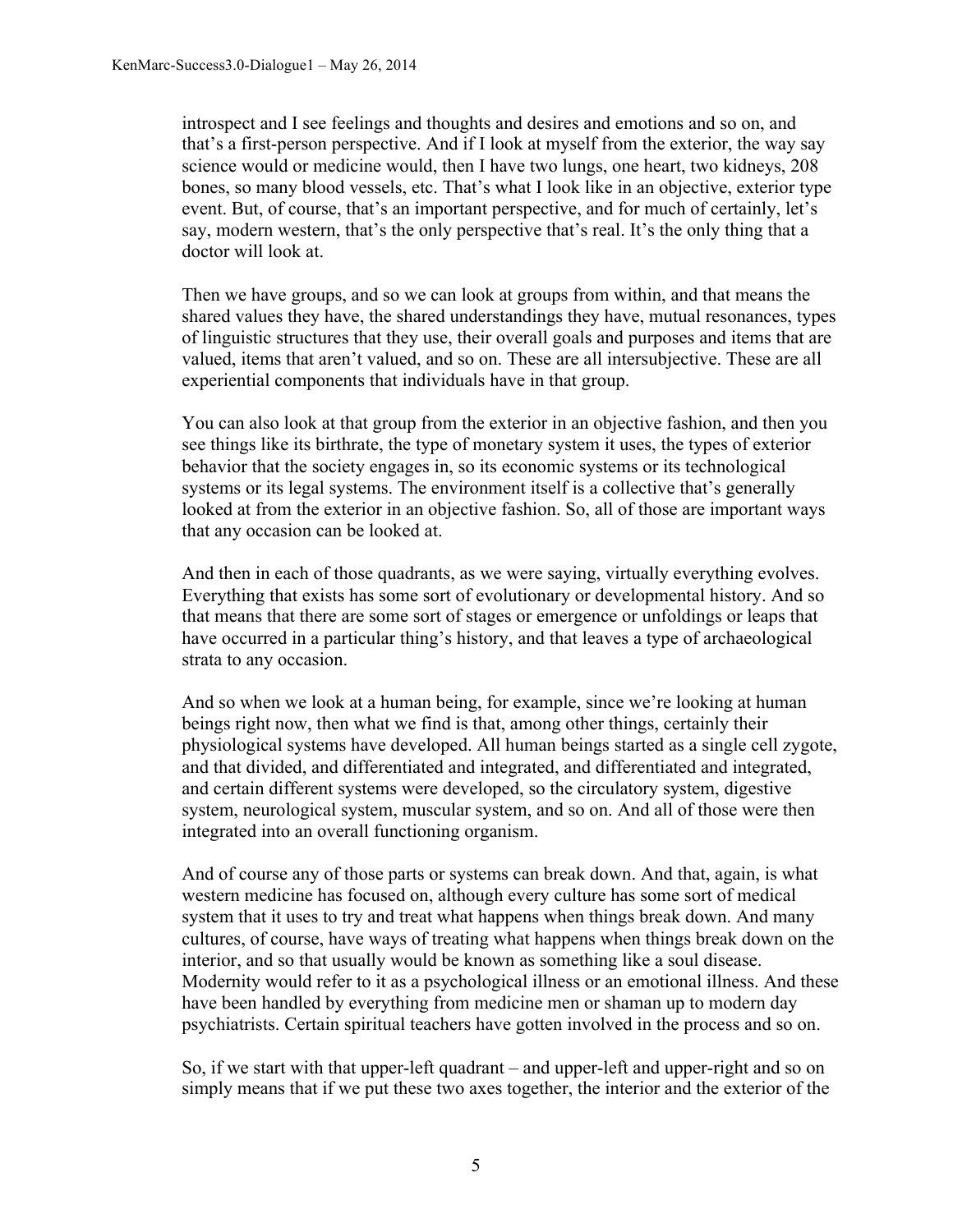individual and the collective, we'll get four boxes, and that is just the way we generally write them down of a sheet of paper. It just happens to be that the individuals are the upper two boxes and collective is the lower two, and then the two left-hand are interior and the two right-hand are exterior.

So the interior of the individual, the subjective space, the I-space is the upper-left. And we've found that there are several items that occur there that are important, and not all of them are generally related to how a person would define success. So, for example, there's something called the self or the self system or the self sense, and that usually has things like will and capacity to navigate. It has something that's called metabolism, which is capacity to digest experience and integrate it and bring it into the system. It has something called free will.

Not too many of those are tied in with success unless you are doing something like taking a specific training course in how to increase your willpower. Then of course the success of how well you do that is tied to how well you can increase your willpower, how much you can gain control over it and so on. So in that case then, will would be hooked to success. And that's just an initial example of how almost anything can be hooked to success, because human beings can value almost anything.

There are of course general priorities or lists of the order in which people tend to value things, so many people put things like happiness or love or something like that towards the top of the list. Many people put money towards the top of the list. Some people put fame. Some people put power. Some people put food. Some people put sex. So we can attach value to any of those, and then success becomes a measure of the degree of that value that we get.

So, one of the things that we find is that not only do human beings have not just a single intelligence, but something that's become popular under the term multiple intelligence. So that means not only that we have a cognitive intelligence. We have an emotional intelligence. We have a moral intelligence. We have an interpersonal intelligence. We have a mathematical intelligence. We have a spiritual intelligence. We have a kinesthetic or somatic intelligence.

And if somebody puts a particular value on one of those – we also have a musical intelligence – maybe somebody has wanted their whole life to be a great concert pianist, and so under those circumstances success is going to be measured in terms of musical intelligence and how well I do in that and the type of success that I gain in that particular intelligence. Somebody else – there's not a ton of them – but somebody might want to be a great mathematician. They might have actually been inspired by Albert Einstein and want to do something like that. So under those circumstances mathematical intelligence becomes a measure of success.

And in each of those cases those different developmental lines or multiple intelligences themselves develop or unfold or evolve through specific stages of development, and we have a fair amount of research on those, so we know what those stages are. In the case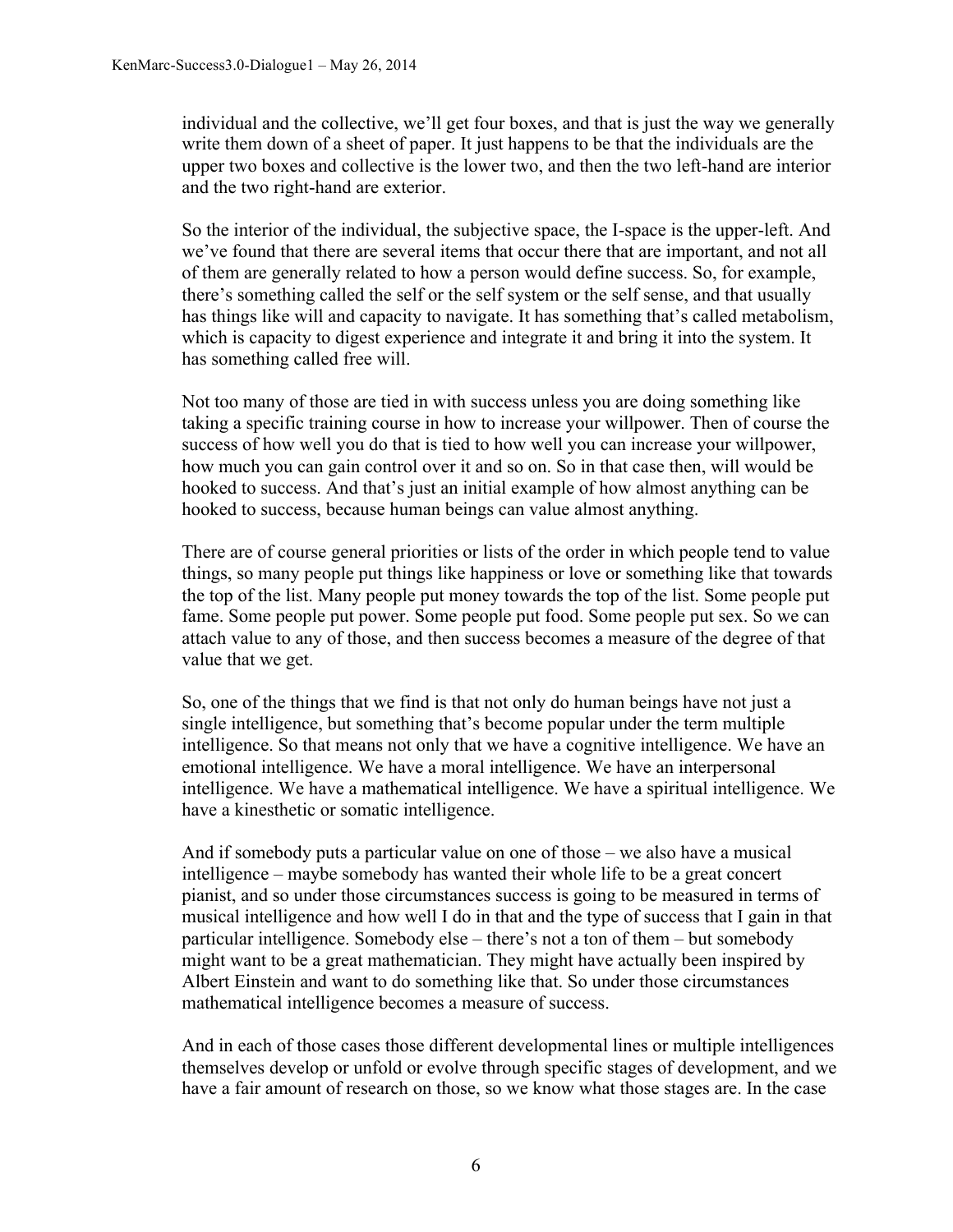of somebody valuing musical intelligence or valuing mathematical intelligence or some such, then success would be straight-out the higher the stage of development they achieve in that particular line. And that would be what they would refer to as success. So that's just simply one aspect of a person's interior and how they could use that.

If we look at these generic levels of development through which the particular lines of development proceed, then we could look at success in terms of those general levels. So, looking at some of the major ones, and of course we could do this using any number of models that usually focus on one particular line or another, so you had mentioned Maslow's Needs Hierarchy. That measures the developmental line of motivation or needs, and those go from physiological to safety to love and belongingness to self-esteem to self-actualization or self-realization to selftranscendence.

And using Maslow's levels, then somebody who valued that particular aspect of themselves – and many, many people who take self-help courses or self-improvement courses or buy the millions of self-help books each year are interested in exactly that – and they want to know how to develop their self-esteem, and there are many, many, many courses teaching that. Then they want to know how to develop their selfrealization, develop their highest potential, and places like Esalen and Omega Institute are devoted to teaching people how to do that. They might want to develop their selftranscendence capacities, and then there are numerous meditative or contemplative traditions that will help teach them that. So those become a measure of their success.

If you look at something like magenta which is essentially similar to the second chakra or emotional/sexual energy, often the stage is called impulsive or immediate gratification, and for some people that actually is a measure of success. We have unfortunately a large number of criminals that valued nothing but immediate success. They saw a car and they wanted it. They steal it. They saw drugs they wanted to take. They take it. The measure of their success was how quickly they got them. So that is simply coming straight off of that stage of development, and so for them that's what's valued most. That's what success is measured by.

If you move up a stage to what's referred to as red in Integral theory – in other developmental models it's called egocentric – it's essentially the stage of power. It's sometimes known as safety or security, but here power is an essential value. And, again, there are many people that generally cause problems for society, because what they want is power. So you find them heading street gangs when they're younger, and when they're older they grow into Stalins or Hitlers or Pol Pots, and they actually consider the more power they have, the more successful they are.

This type of person traditionally considers somebody who has compassion or loving kindness to be a sucker, and people have a hard time understanding this. They don't understand the motivation of somebody driven by power as a measure of success, because they think if we're just kind and we just treat them right that they'll treat us that way. And what they don't get is that's exactly what the person driven by power is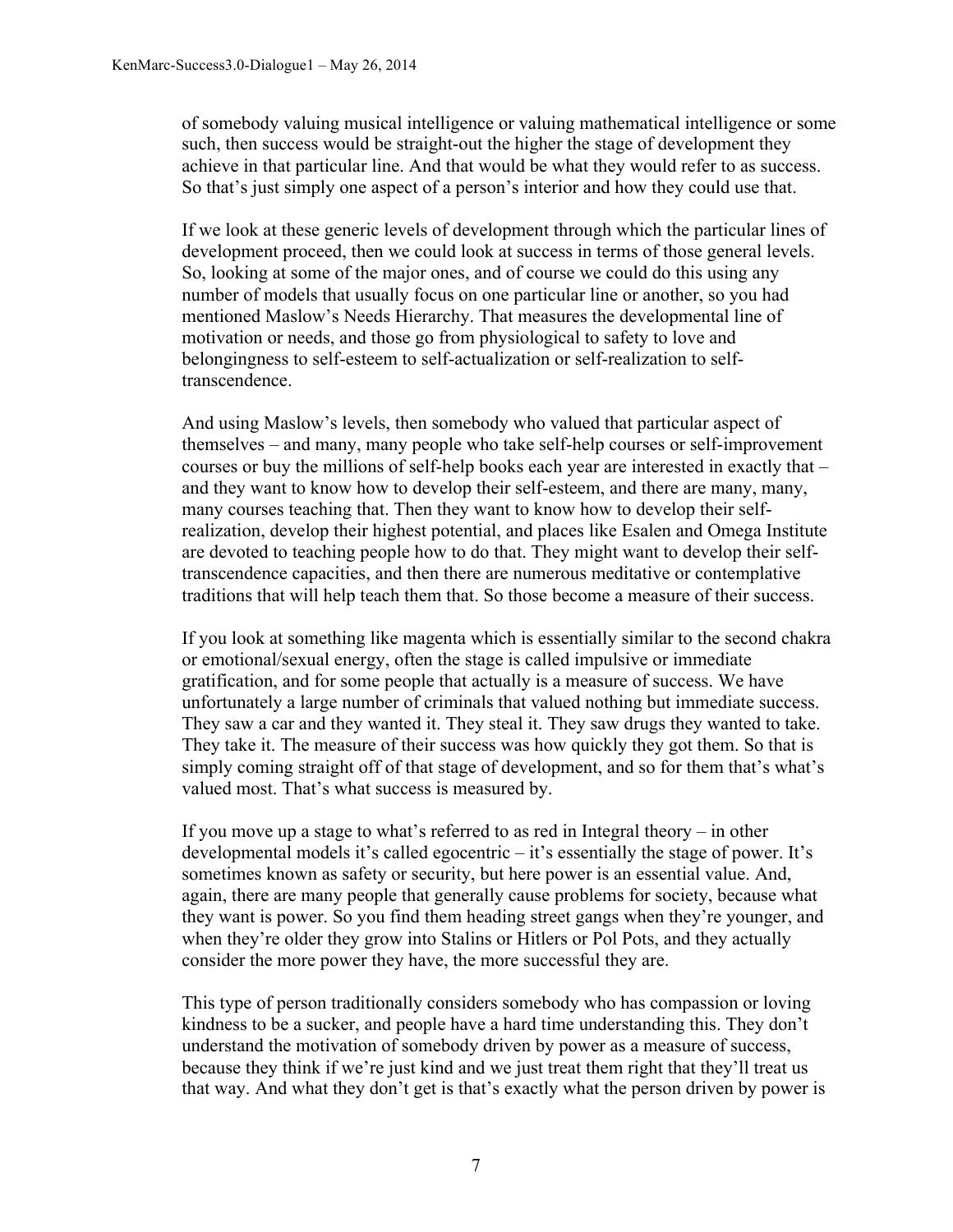looking for, are suckers that are driven by compassion, because they're easier to take, they're easier to have, and we seem to never ever learn that, because those of us who have developed beyond that just can't imagine it. It's literally out of our mind. We thought that way when we were five years old. We don't think that way anymore, and it's hard for us to imagine somebody thinking that way, but history is full of Neville Chamberlains, "I bring you peace in our time," as Hitler was cranking up to take Poland in 28 days.

- Marc Sudetenland was just an appetizer.
- Ken Absolutely. And then you can move into the next higher general level of amber or Maslow's belongingness needs. It's the beginning of love. Love can expand to much higher dimensions, because this is ethnocentric. It takes a second-person stance. So identity can expand from red egocentric where I care only for myself into care for a group. So in Carol Gilligan's model of development, the first stage, which is red egocentric power, she calls selfish, and these are stages she particularly developed using women, four major stages.

And the second major stage is this stage, which she calls care, and that means that the woman expands her capacity for care from herself to a group. It could be a small group like her family or maybe her clan or her tribe. A little larger group, it could be her nation or it could be people that believe in her same religion, so they're all brothers and sisters. Somebody who is outside of her religion is an infidel and is not cared for. And, as a matter of fact, infidels don't have souls, so it's not a sin to kill an infidel. It's actually taken usually as a promotion on your religious CV, but that is this person's version of success is to achieve in that capacity.

And then as we move to orange and get a third-person stance, the person is capable of taking a more universal view, but what this often means is that they value those things that seem to have more universal appeal. So they have a sense of meritocracy. Their idea of success is to achieve something, to accomplish something, to make something that's considered valuable, or to invent something that's considered valuable, to somehow achieve something, to make a mark, to win an award, to be an Olympic athlete, to be head CEO of a huge and fabulously successful company. That's success for this person. So it can often have to do with profits that are made, how much money you have.

And for somebody who values this, one of the things that people that don't value it as much have a hard time understanding is that no amount of money is ever enough. They have to have more and more and more and more, and they're never satisfied. So studies continually show that happiness is hooked to money up to an amount where you can sort of cover your basics. So in some countries it might be \$7,000 or \$8,000. In sort of more expensive developed countries it might be \$15,000 or \$20,000. And you get happier as you make up to that amount of money, but then beyond that amount of money you don't get happier. You could add hundreds of thousands of dollars and you're not any happier. You can add millions of dollars and you're not any happier.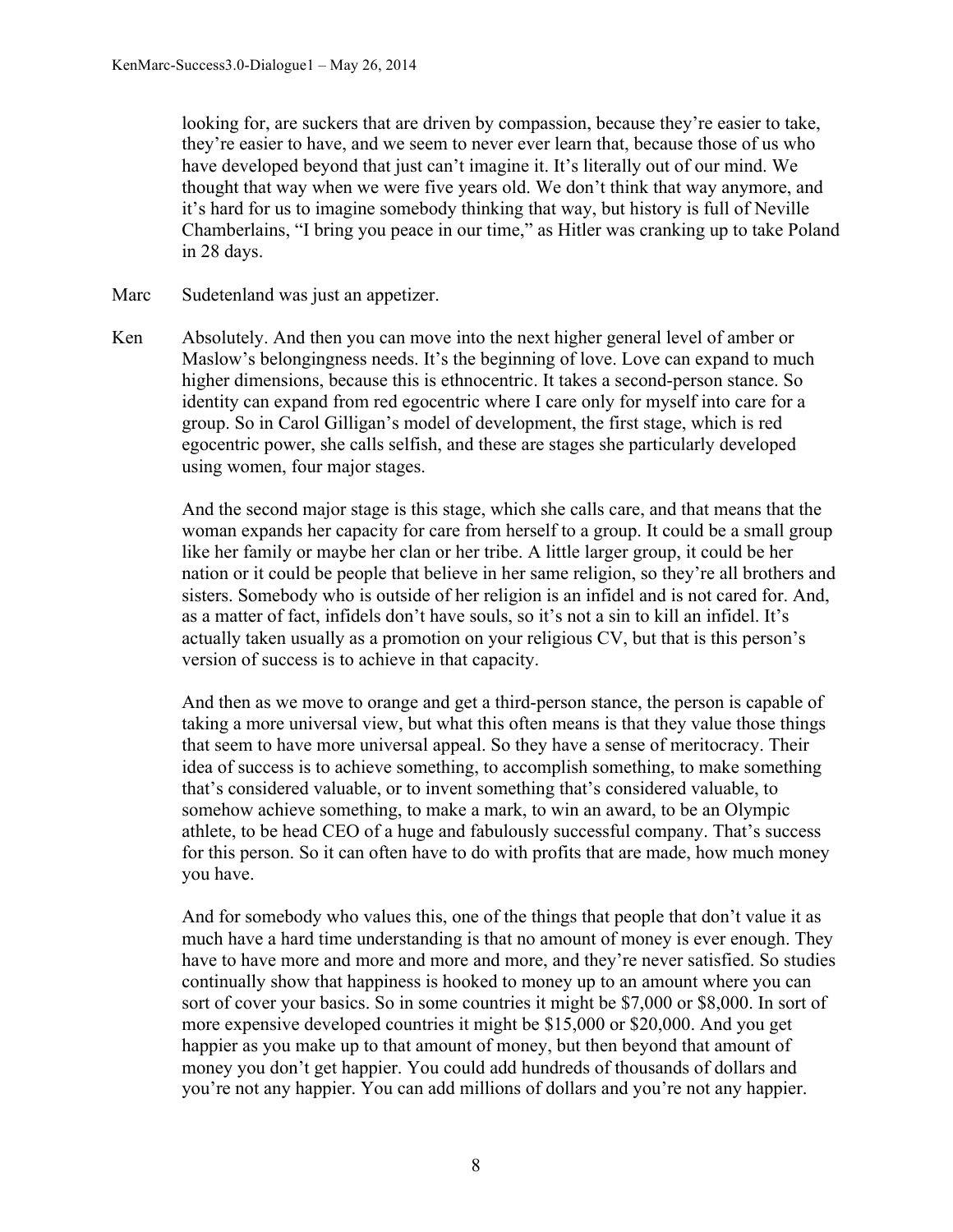So people that don't have that as a success index have a hard time thinking that way, but people that think that way, that's how they think. So they think that they will get happier and happier and happier, indefinitely and indefinitely and indefinitely, and many of them will do exactly that. I remember one therapist telling me that he had a very, very rich person come in who was worth something like \$1.5 billion and his complaint was he was worried because he didn't have enough money, and it bothered him so much he wanted to see a therapist for that.

- Marc At reduced rates.
- Ken Yeah. The therapist asked him, "Well, how much money would make you happy?" And without hesitating the guy said, "Five billion." So he actually had a notion of what would make him happy. And, of course, the joke was he would get five billion and he would not be happy, because he's unhappy for other reasons, and those other reasons are of course what therapy might possibly help him uncover, but he's got a set of values that are just simply slightly skewed. So because of that, Rule No. 1 is skewed values, no matter how many of them you get, won't actually make you feel successful. So selecting one's values carefully is requisite to being able to ever feel that you're successful. And so as we move from that orange, universal, achievement, profit stage of development into green, then green, as is often the case, one of the things that it particularly enjoys disliking is the immediately preceding stage.
- Marc Right, particularly the success myth.
- Ken Yeah. It's like someone that just gave up smoking. They hate it. They hate it. And everybody they see smoking they can't stand it. It drives them nuts. And nothing is worse than a reformed smoker. They're just on everybody. And that's sort of the way many of the developmental stages are. It's like you've identified with it for so long, and now you're finally moving on, you're disidentifying with it, and like a teenager learning to disidentify with its parents' values, it just goes through a whole period of just absolutely loathing anything that their parents say or do or want or anything. The kids want just the opposite.

This is particularly true with green and its relationship to orange. So, does it want achievement or excellence? Odd as it sounds, no. Excellence actually is bad. Why is it bad? Because it selects some people as being better than others. That's not allowed. Green is purely egalitarian. Everybody is worth the same. Nobody is worth anything more than anybody else. Now, the difficulty with that stance, it sounds good in a certain sense, because of course we want to love everybody, etc, and in an absolute sense from using the distinction between relative truth and ultimate truth, using absolute love, then that extends equally to everything that's arising. But on the relative plane, to say that excellence is bad, first of all, it's a contradiction, because you are actually counting the people that think the same way you do as being better than the people that disagree with you.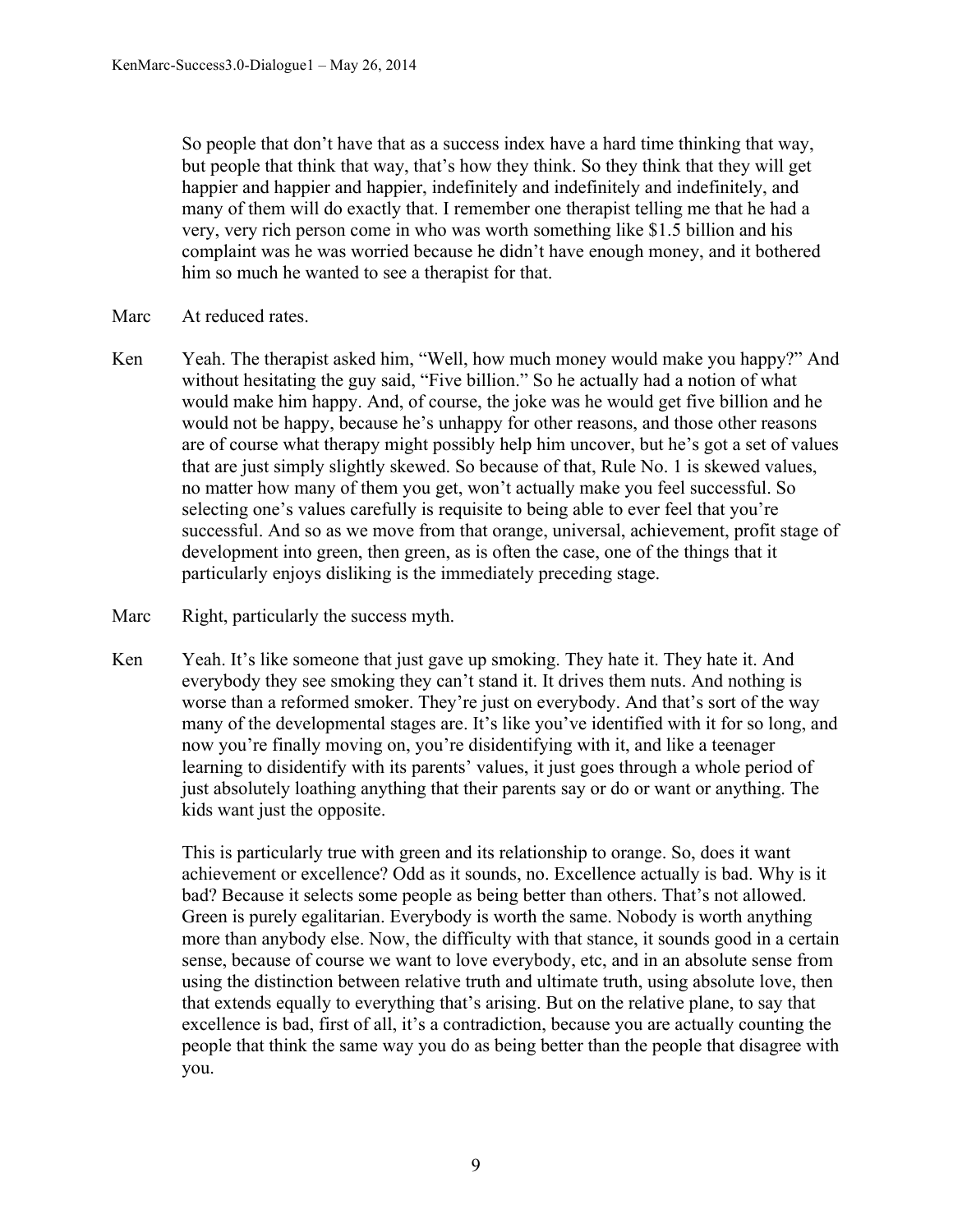So you have your own version of good or what's excellent or what's right or what's better, and that is people that don't like consciously those things, even though you're actually using them without acknowledging it. So you have your own hierarchy. You have your own values. You have your own good versus bad and better versus worse and so on. You just deny it. In other words, there can be a real hypocrisy involved here.

But, on the other hand, if it's relatively healthy, a fair amount of good can come. And so one of the things that healthy green helped usher in, for example, was the civil rights movement, and what was considered success here was the extent to which they actually gained rights for minorities. And there were some very idealistic people that did a lot of work and a lot of effort – marches on Selma, Alabama, and so on – to help get minorities rights in the 60s and 70s. And in that sense that was success for them and it was a fairly decent success. They also brought in the environmental movement in a large sense for the first time, and that also had a fair amount of success, and they were very happy with that.

Then as it went on the sort of self-contradiction in it just started to kind of catch up with them. So it really became problematic. And, also, just their ongoing anti-orangeness became a real problem. The anti-excellence and anti-achievement notions just almost devastated the educational system, because what you were being measured on, what the educational system started teaching kids was not how to learn something and how to achieve and become better in that sense. All they were trying to teach them was selfesteem. So by simply doing that they were simply taught that they were special and everybody was special, but unfortunately self-esteem is effectively gained only when you actually accomplish something. You have to actually do it in order for the organism to relate to it as a real achievement. Simply telling yourself you achieved something when you didn't is known as lying.

The recent graduating class showed the highest rates of narcissism since testing began, some two to three times higher than their boomer parents, and the boomers were known as the 'me' generation. So this is being called the 'me-me-me' generation. So there are all of these sort of back sides. The notions of success for green started to backfire. So that was genuinely a problem.

With the emergence of second tier, which is Integral, there does tend to be a general qualification that ties Integral notions of success together, and I'm just going to come back to that, but I first want to give just an extremely quick run-through of the other quadrants and what success can look like if you're valuing some of those.

So, in the lower left quadrant, which is the shared interiors that we have in any group, then what tends to be looked at as successful there are of course things that mark a group occasion. So they can be things like love and relationship. And certainly being in a relationship and having a successful marriage, for example, can be looked upon as a great source of success and something that a person could take a lot of pride in. And, generally speaking, since birds of a feather tend to flock together, since individuals at both similar lines of development, meaning people that put emphasis on the same types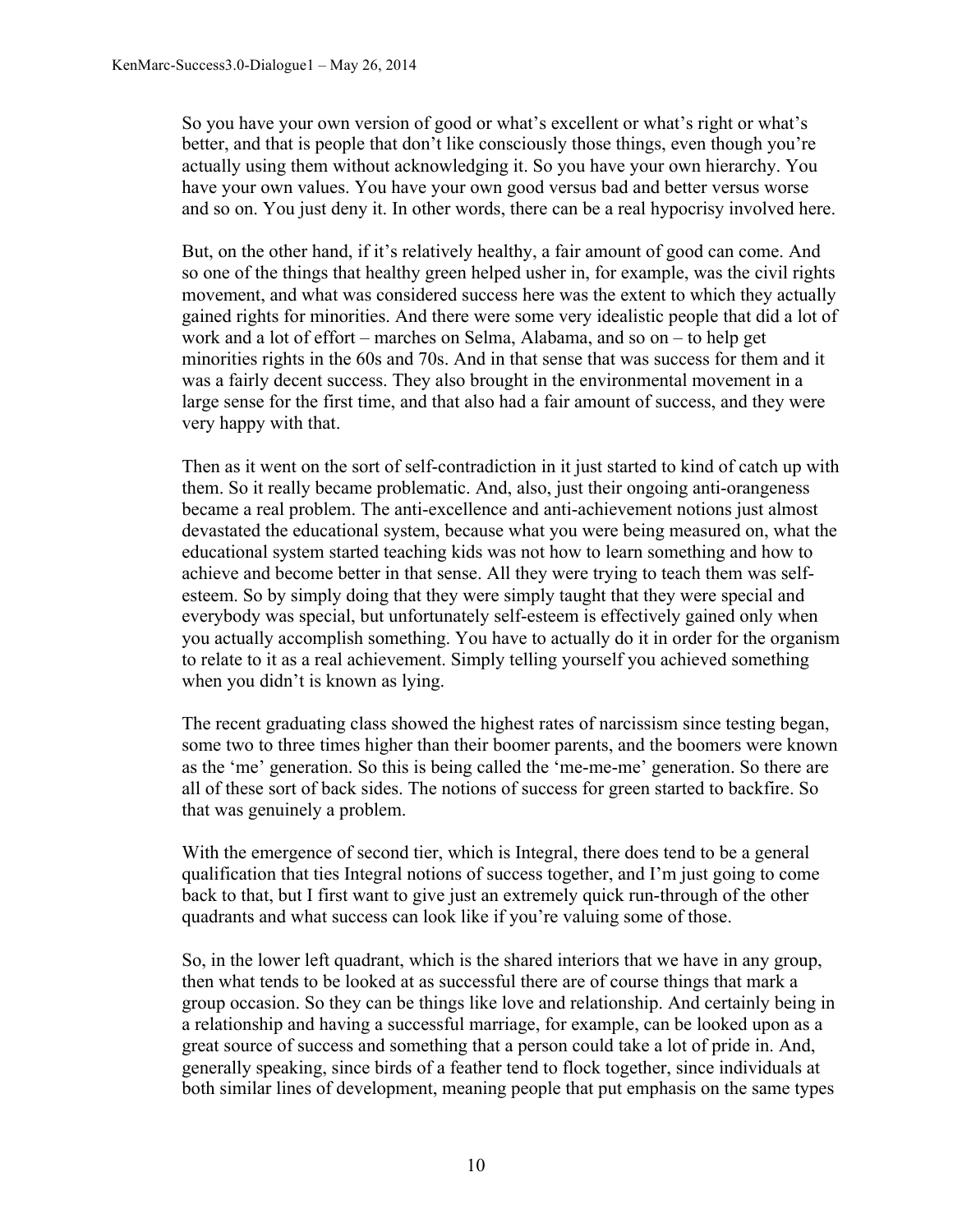of intelligence, they tend to flock together, and people being at particular levels, they tend to flock together, and so what you have is so if you have a green organization, for example, then most of the people in it are at the green stage. So what becomes valuable here is simply sharing those values.

So when there's some sort of success at getting some environmental measure pushed through, then that joint success is celebrated and everybody together considers that a great thing. And they might have a party or a celebration or in one way or another celebrate their shared values and their shared success. And that tends to be the case throughout those intersubjective cultural realms. It's a way to simply resonate with the value that you are putting success on and resonate it through other individuals, which sort of just makes it more fun. A lot of people that are in relationships, for example, when something really good happens to them, they can't wait to get home and share it with their partner, because it just amplifies it. It just sort of makes it resonate, makes it more fun, and you can feel the success by sharing it like that.

In the upper right, which is essentially the individual exterior, which largely means the individual's physical situation, then any number of items tied to the physical nature of a person can be valued and therefore can be looked at as success. So this could include things like athletic success. Winning the Boston Marathon, that is taken as a great success for some people. And some people, that's what they work for. And of course professional athletes that are involved in individual races or individual achievement or accomplishment or something, that's what they live for. That is their idea of success.

And that probably means that they're at a particular interior stage of development such as orange, but this is where they're actually seeing the success, is in this physical domain, in the physical accomplishments that they're making in this particular domain. And if they are at green, but coming from this upper right quadrant, then what they would be looking for is actual success in something like an environmental measure where particular amounts of carbon dioxide are limited, and so on.

If there's a health issue, then temporarily your idea of success could be that the operation this Friday goes well. And all of a sudden that's what you are putting all of your hopes in and all your value in, and that's almost all you want for success at that point, so any of those types of things. You can undertake a particular course of selfimprovement in anything from hatha yoga to weightlifting, and then your success is measured on how well that is done.

And then in the lower right quadrant, the elements in the lower right are often summarized by the term PESTLE. There are actually sociological theories that are based on this and they name it PESTLE, because it's what they think are the only real realities. So it's a good summary of a quadrant absolutism in the lower right. But PESTLE stands for political, economic, social, technological, legal and environmental, so success in any of those areas, whichever of those that you are involved in. If it's legal of course then winning the particular case that you're arguing becomes your idea of success. If it's technological then coming up with the new discovery that's going to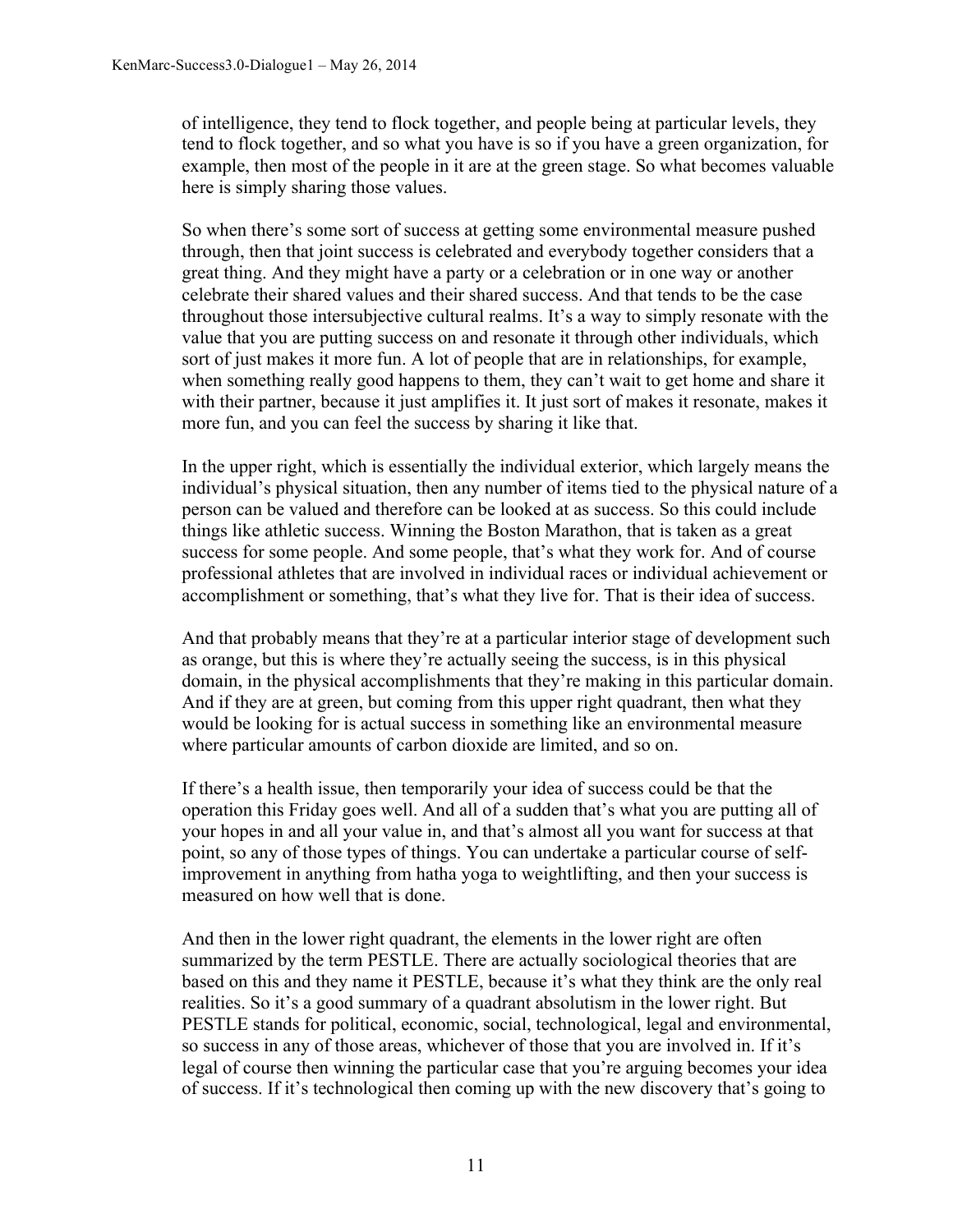drive the latest web application or whatever that is, that's a peculiarly exterior collective item and that's what you want. You measure your success by this technological invention or the technological capacity that you have or that you can achieve.

In economic terms, of course will often be driven by orange, but if you're putting your actual measurement sense on what's important and what's valuable and it's the lower right, then you're going to look at the actual economic outcome. Does this company make quarterly profits or not? If it does then that's success. Incidentally, on Wall Street that's the only acknowledged success now that's actually on the books.

A CEO can be fired for not producing quarterly results. It's the only thing they can be fired for. If they produce an environment where their staff is not happy – a lower left culture – they can't be fired for that. If they produce an environment that doesn't allow their employees to grow and develop and achieve their own self-realization and selfpotential, can't be fired for that. If they produce a company where there's a high illness rate and very high turnover rate, can't be fired for that. But, legally, they can be fired if they don't bring up their quarterly profits. So this is a lower-right absolutism economic drive that is the definition of success. If we're working with individuals in the business community, the interior driver will almost certainly be orange, and then the measurement of it will be this lower-right economic success.

- Marc Right, which of course is an arbitrary business move, because even if you were making a lower-right evaluation and you wanted it to be measured in those ways, you don't necessarily need to pick quarterly. In Asia, for example, many of the companies are actually demanding from the CEO a kind of broader timescale. So that's kind of the pathologized version of that quadrant absolutism.
- Ken It's crazy.
- Marc It's crazy metrics.
- Ken Yeah. I talked to a guy who's the head of a very, very successful, very large consulting firm out of London. He said they just had this large gathering of around 170 of the world's most successful CEOs from the largest, most profitable companies on the planet, and they were describing what they just loosely took to calling Business 2.0, which would be something like firms of endearment or conscious capitalism or something like that.

And if you look at those, if you look at something like conscious capitalism, Mackey, his four values come from the four quadrants. He has multiple intelligences or lines that he says are important. He goes through the major levels of development and explains how he tries to make all of the activities in each of his teams such that individuals can grow and develop up those levels and still find something more and more engaging to do. And his stakeholder integration are the six stakeholders as viewed from the lower right quadrant, all integrated. It's essentially an AQAL business that he's talking about.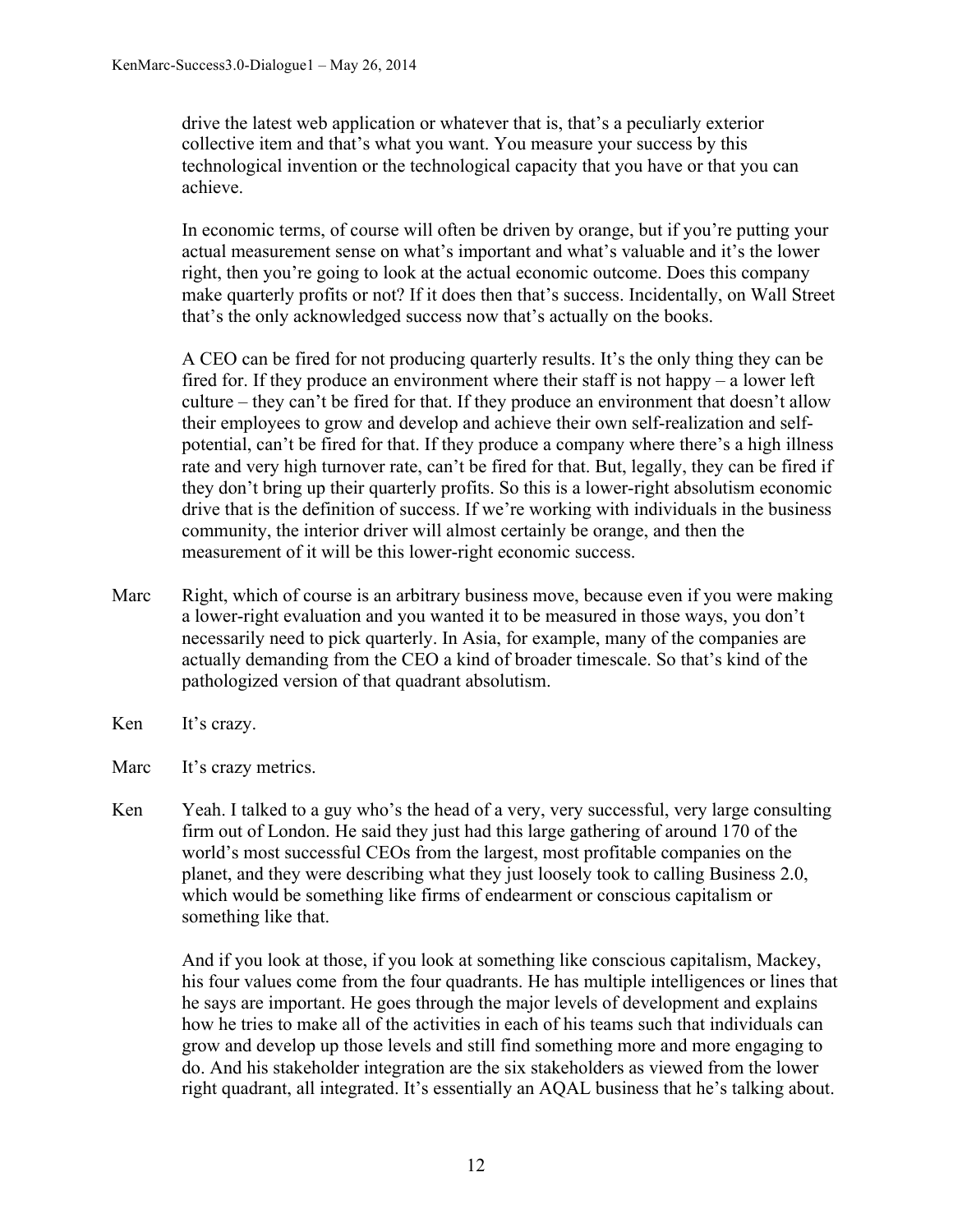So that was sort of what was being discussed in this meeting. So they asked all of these, after they were presenting it and stuff, and a lot of these guys have heard of this stuff anyway, "So, how many of you people think this is a good idea?" And virtually everybody raised their hand. They said, "Okay. Now, how many of you are willing to start doing this?" And nobody raised their hand. So they said, "Okay, why?" And every single one of them said, "Well, it would like take a few quarters to get this into place. In the meantime, profits are going to drop, and I can't afford to have that show up on my record. I'd get fired for that. I can't do it."

So we've locked out any way of getting sanity into Wall Street with these types of laws. It's just insane. And it's their one very narrow version of success. That's all it is, is a narrow, pathological, dysfunctional definition of success. And because of that much broader types of success are being excluded. And it doesn't even help the profit side of the success definition, because if you look at the data that the firms of endearment and Sisodia and Mackey and so on have done, they've pointed out that over the last 15 years the percentage that the S&P has gone up has been around 157%, but the percentage of profit that these firms of endearment, these conscious capitalist firms have gone up has been 1646%.

- Marc Yeah, wild! And Raj, by the way, was completely surprised. And so when he went into writing that book, he told me that he thought the best that would happen is that he would be able to show that the conscious capitalist firms at least weren't suffering, that they were at least kind of vaguely holding their own. And he was himself – this was in 2007 – shocked at the findings.
- Ken Yeah.
- Marc They were wildly significant findings.
- Ken Well, that just goes to show what happens when these dysfunctional versions of success become inherent in the culture. Once that happens then you're sort of stuck with it, because the culture determines the essential frameworks that people will interpret their realities with. And if you have that kind of dysfunctional definition of success then you're going to have dysfunctional success.
- Marc Yeah, completely. That's a dramatic endpoint. I think we finish the tour of the quadrants, and then we're going to pick up the next step to dive in, next step in next dialogue. We've covered upper-left, upper-right, lower-left, lower-right. We got all four quadrants there?
- Ken I was going to come back to the second tier definition of success that kind of tied it together.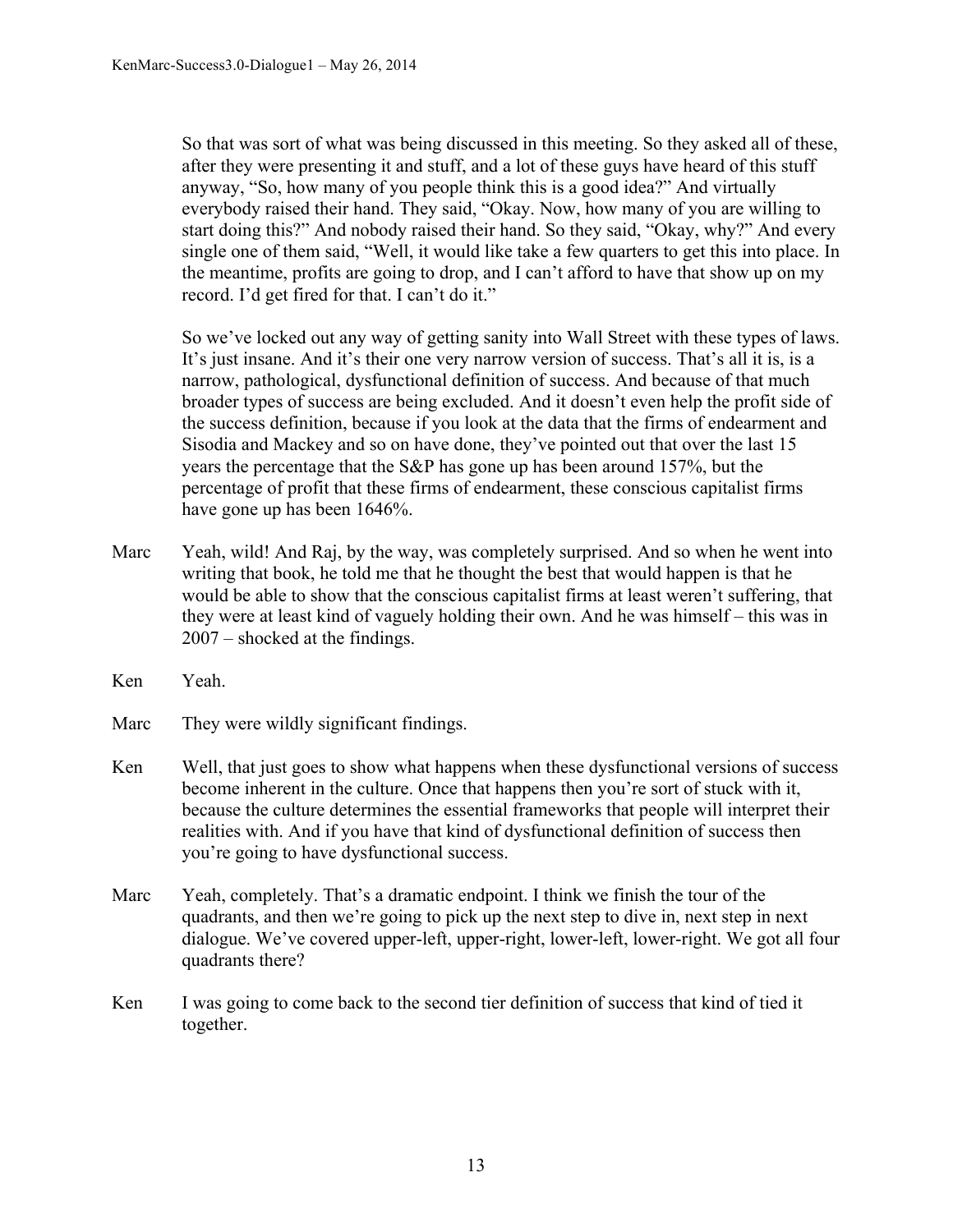- Marc Let's do that. I think we need that actually to conclude. So let's go back to second tier vision of success. Then we'll move after that, totally good. Second tier vision of success, sir.
- Ken Yeah. It actually defines the emergence of the second tier level or levels themselves, and this is why a lot of psychologists were really confused when it started showing up, and it didn't start showing up until a decade or two ago. So it was something that even though you've heard the occasional brilliant philosopher talk about in the past, hasn't reached more than a tenth of 1% of the population. And that can be put in several different ways, but they started noticing it because each of the previous six or so major stages of development felt that its view and its view alone was real, that all the others were just categorically wrong, stupid, childish, idiotic, woo-woo, whatever, and that they had the only truth and the only values that were really worth anything. And that marked every previous stage of development.

And then all of a sudden when this stage started to emerge, the thing that's so confusing about it is it started to maintain that all previous stages had some significance. They were there for some reason. They either had some partial truth or, if nothing else, at the very least they were ingredients of each higher stage, just like atoms are parts of molecules, and molecules are parts of cells, and cells are parts of organisms. If you get rid of molecules, you get rid of cells. So these earlier stages weren't just worthless and goofy and all that. Just even by that notion they were an important ingredient in overall growth and development.

And then as they looked at it more carefully, what it started to show up as was that second tier were the first true levels where genuine understanding of wholeness emerged. And so anything that helps wholeness, anything that makes the world a little bit more whole than it was the moment before is something that is a sign of success. So it all sort of comes down to being able to hold all of these different aspects in awareness simultaneously.

So in terms of looking at success, it would be almost a meta-version of success, is that it would look at all these different types of success and realize that different people hold all of those different things in mind as their version of success, but then if you were going to overall have a more successful world, a more successful planet, a more successful culture, you would have to make room for all of these types of success or you're going to be leaving out somebody's values and somebody's version of what's important, so that's not the best way to do it. So, wholeness starts to stand out as a crucial item, and it is indeed an absolutely foundational notion.

Marc Right, wholeness and – as you've pointed out before and we've talked about before – hierarchy, because of course heaps not wholes, to be able to create a hierarchy. I think maybe that's our topic for the next conversation. So if you basically give weight to all of the quadrants, you're giving weight to all the different lines of development, your different levels of development in each line, then we begin to talk about – and we'll talk